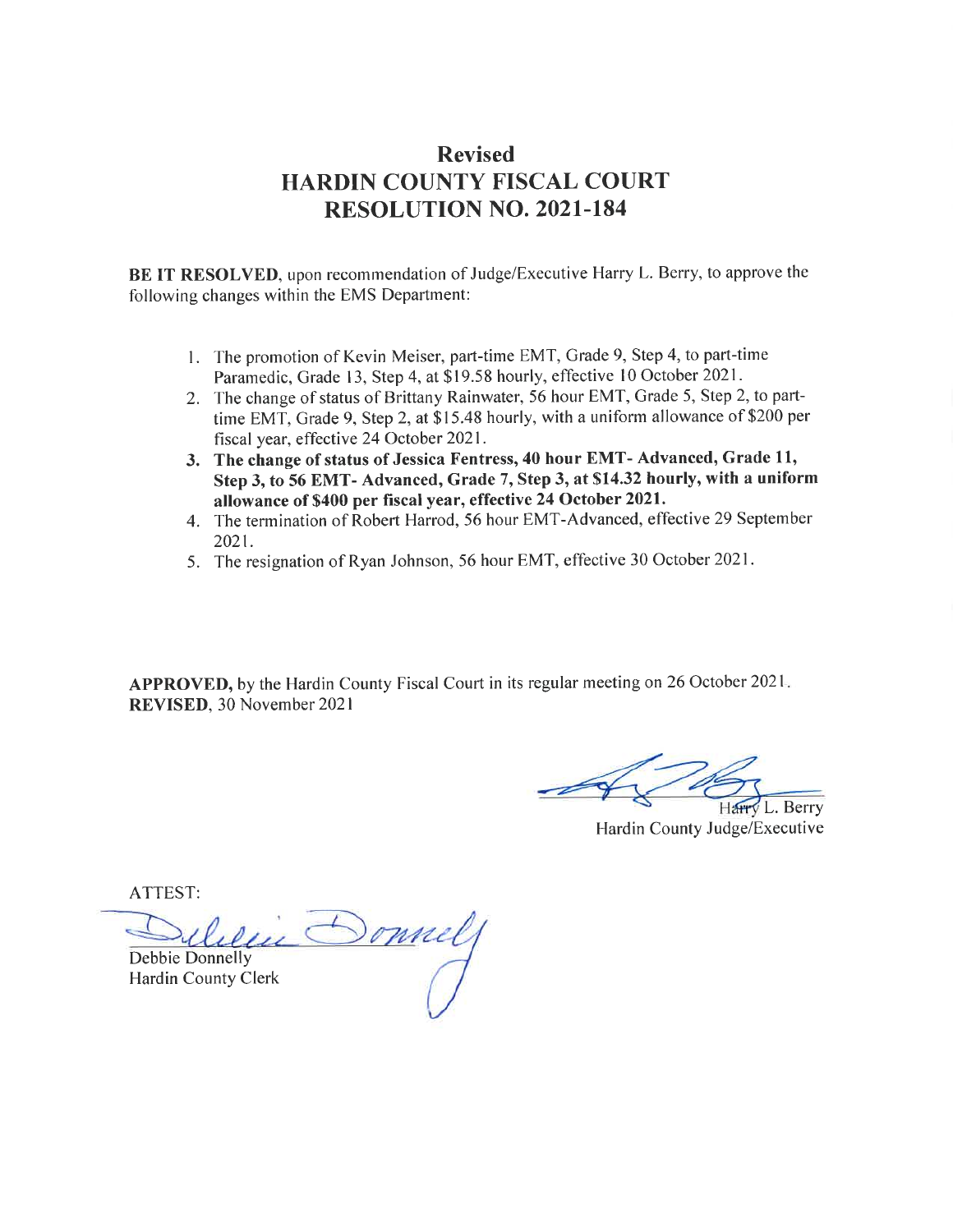### HARDIN COUNTY FISCAL COURT RESOLUTION NO. 2021.185

BE IT RESOLVED, upon recommendation of Judge/Executive Harry L. Berry, with the concurrence of the Public Works Committee, to accept the following streets and drainage ways within Pellman Manor Subdivision into the Hardin County Road System.

• Marian Court 1,685 Feet, 60' ROW, 22' Pavement, 25 MPH

ADOPTED, by Hardin County Fiscal Court in its regular meeting on 26 October 2021

**Harry** 

Berry Hardin County Judge/Executive

ATTEST:

onne Debbie Donnelly, Hardin County Clerk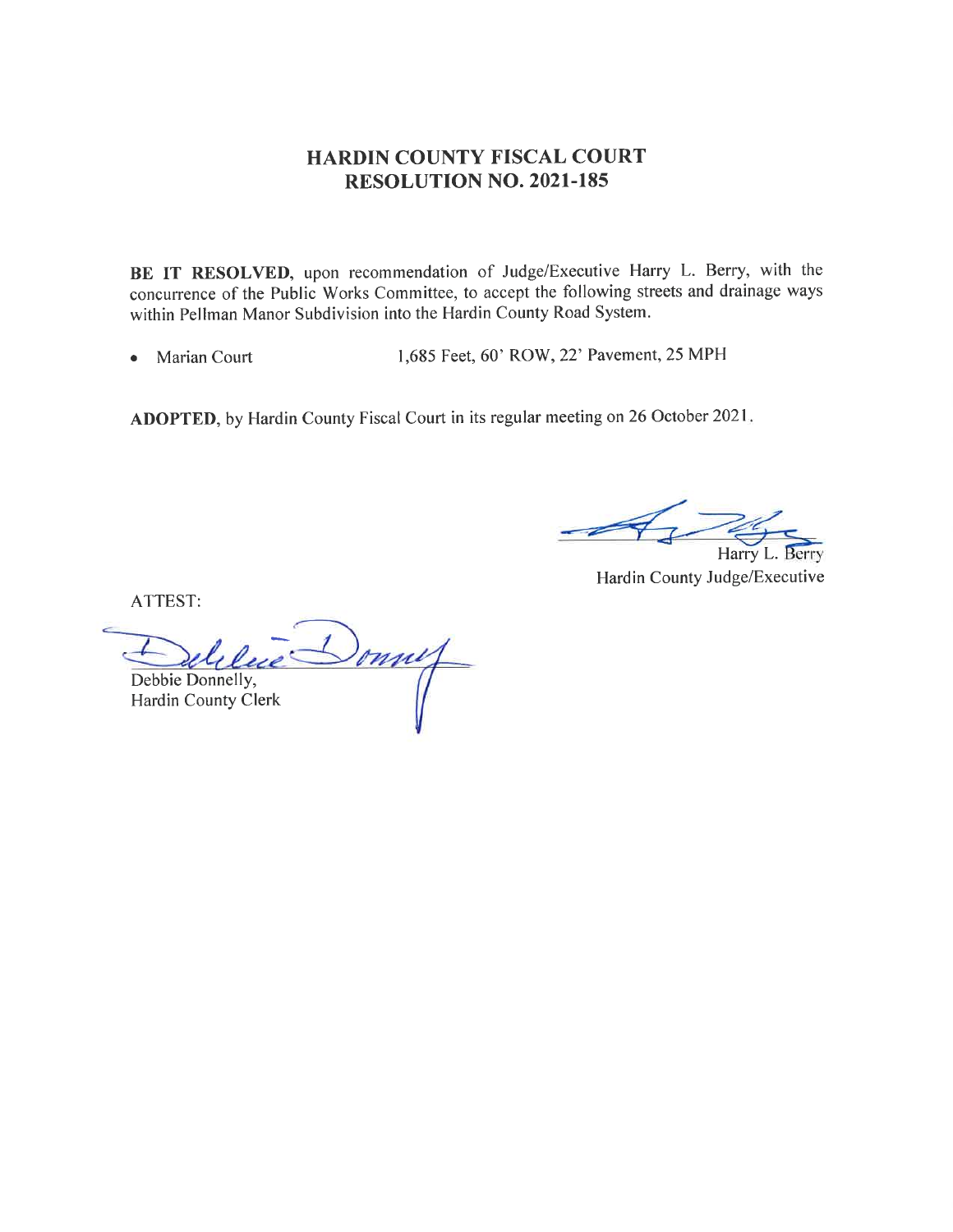### HARDIN COUNTY FISCAL COURT RESOLUTION NO. 2021-186

BE IT RESOLVED, to transfer from FY 2021-2022 Budget Accounts per the attached Journals:

Budget Transfers dated 10/19/2021 Budget Transfers dated 10/26/2021 Cash Transfers dated 10/26/2021

ADOPTED, by the Hardin County Fiscal Court in its regular meeting of 26 October 2021.

 $\n *1*$ Harry L. Berry

Hardin County Judge/Executive

ATTEST:

Imily Debbie Donnelly Hardin County Clerk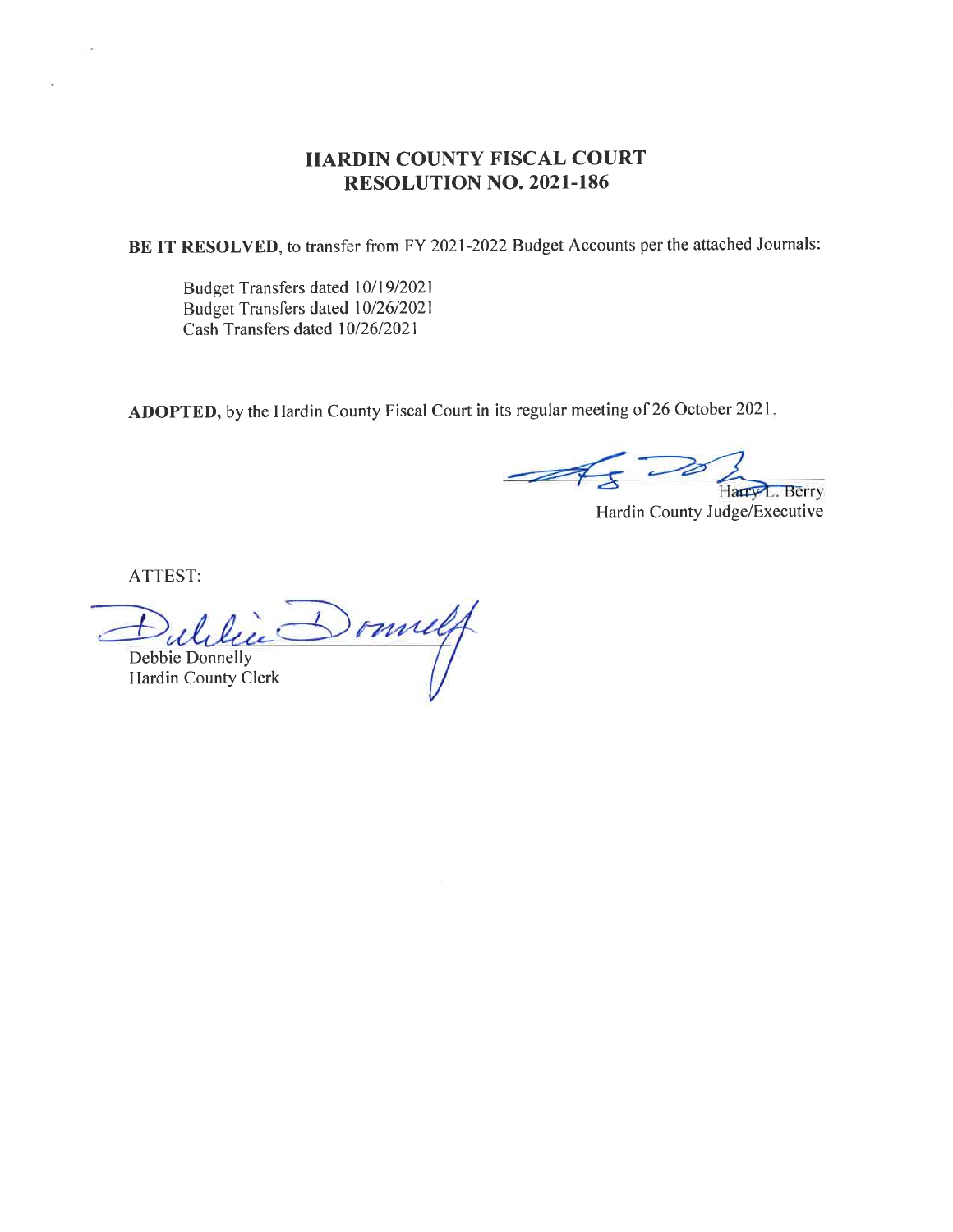Date 10/19/2021 Transfer

 $\bar{a}$ 

AN APPROVAL relating to the transfer of budgeted appropriations thereof. Whereas Hardin County, Kentucky has realized unbudgeted appropriations Be it so ordered by Hardin County of the Commonwealth of Kentucky:

#### Section One: Current Fiscal Year: 2021-2022

#### The budget for the Current Fiscal Year is amended to: Increase / Decrease the appropriations of the following fund(s) to include unbudgeted appropriations for:

| Fund    | Account           | Description                                | Transfer In | <b>TransferOut</b> |
|---------|-------------------|--------------------------------------------|-------------|--------------------|
| General | $01 - 5140 - 315$ | TO: 01-5140-902 EMS -DISTRIBUTION APAP FEE |             | 4,090.66           |
|         | 01-5140-902-      | FROM: 01-5140-315 EMS -CONTR. SERV. W/ PRI | 4,090.66    |                    |
|         |                   |                                            | 4,090.66    | 4,090.66           |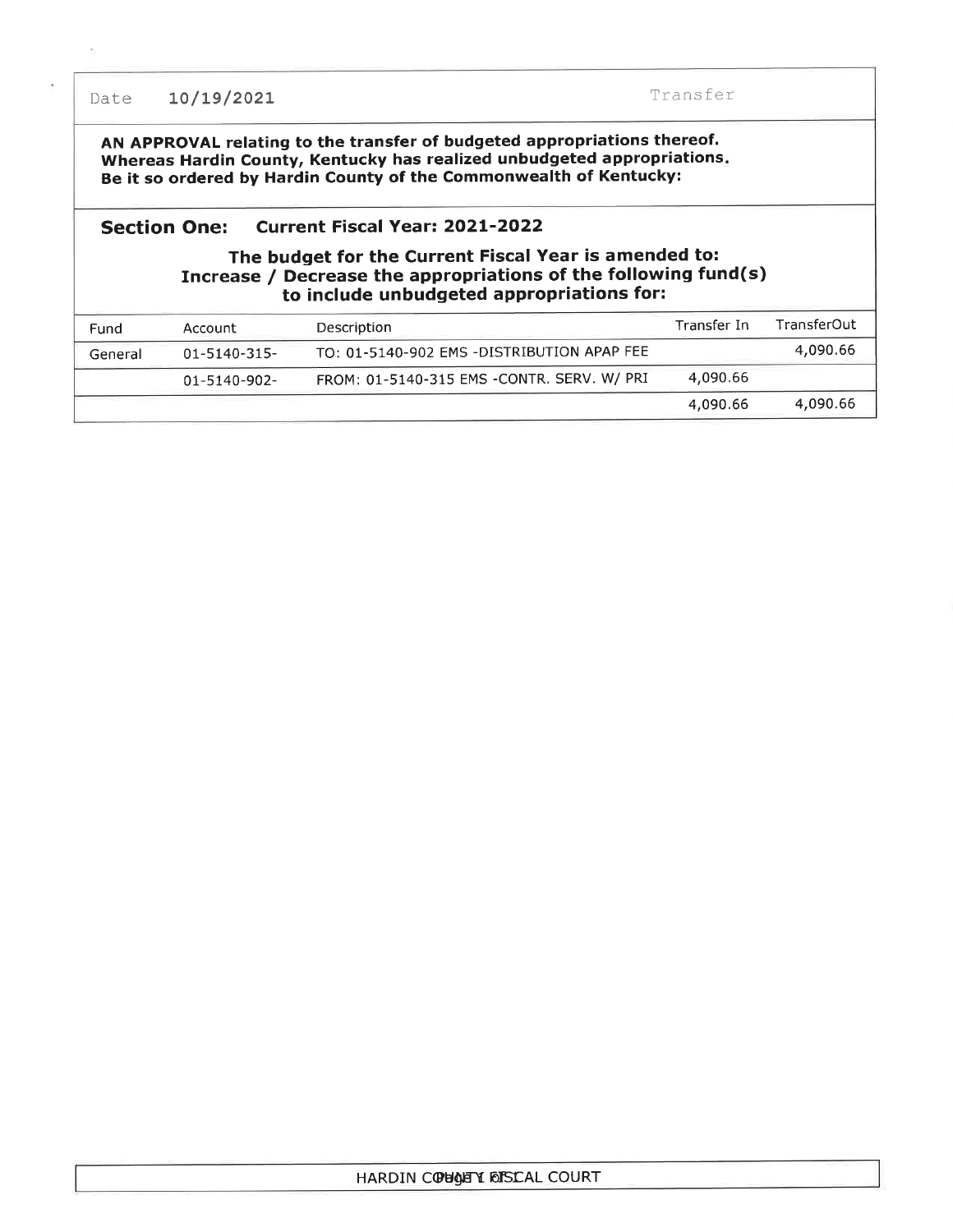Date 10/26/2021 Transfer

AN APPROVAL relating to the transfer of budgeted appropriations thereof. Whereas Hardin County, Kentucky has realized unbudgeted appropriations. Be it so ordered by Hardin County of the Commonwealth of Kentucky:

#### Section One: Current Fiscal Year: 2021-2022

#### The budget for the Current Fiscal Year is amended to: Increase / Decrease the appropriations of the following fund(s) to include unbudgeted appropriations for:

| Fund    | Account         | Description                                | Transfer In | TransferOut |
|---------|-----------------|--------------------------------------------|-------------|-------------|
| General | 01-5040-566-    | FROM: 01-5040-569 CO. TREASURER -REGIST.,C | 77.00       |             |
|         | 01-5040-569-    | TO: 01-5040-566 CO. TREASURER -REIMBURSEM  |             | 77.00       |
|         | 01-5085-336-001 | FROM: 01-9200-999 CONTINGECY -RESERVE FOF  | 10,378.65   |             |
|         | 01-5140-382-    | TO: 01-5140-399 EMS -PRE-EMPLOYMENT VERIF  |             | 48.00       |
|         | 01-5140-399-    | FROM: 01-5140-382 EMS -DRUG TESTING        | 48.00       |             |
|         | 01-5140-446-    | FROM: 01-5140-574 EMS - TRAINING           | 143.50      |             |
|         | 01-5140-574-    | TO: 01-5140-446 EMS -TRAINING PROGRAM MAT  |             | 143.50      |
|         | 01-8001-715-    | FROM: 01-9200-999 CONTINGECY -RESERVE FOR  | 640.89      |             |
|         | 01-9200-999-    | TO: 01-5085-336-001 OCP -BLDGS. & GDS-M&R  |             | 10,378.65   |
|         | 01-9200-999-    | TO: 01-8001-715 CO. GOVT -LAND             |             | 640.89      |
|         |                 |                                            | 11,288.04   | 11,288.04   |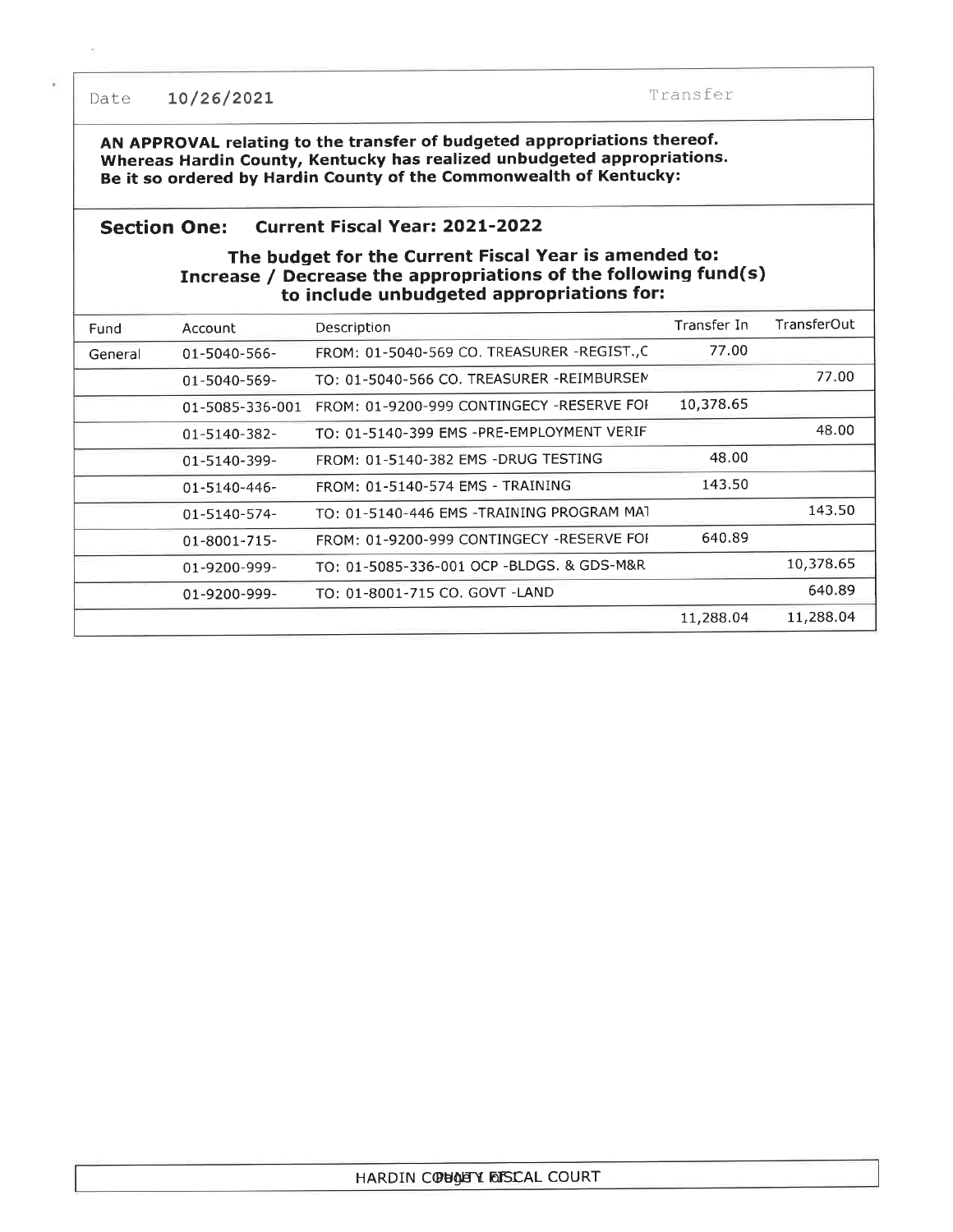| <b>Cash Transfers Journal</b><br><b>HARDIN COUNTY FISCAL COURT</b><br>October Cash Transfer HMH RET<br>General<br>From: 07/01/2021 To: 06/30/2022 |           |          |             |                                             |                        |           |           |
|---------------------------------------------------------------------------------------------------------------------------------------------------|-----------|----------|-------------|---------------------------------------------|------------------------|-----------|-----------|
| Transfer                                                                                                                                          | Ordinance | Date     | Account     | Description                                 |                        | Debit     | Credit    |
|                                                                                                                                                   | 00000097  | 10/26/21 | $01-1000 -$ | TRANSFER FROM 01-1004 Reimb HMH Ret 7.13.21 |                        | 20,287.66 |           |
|                                                                                                                                                   |           |          |             |                                             | <b>Transfer Totals</b> | 20,287.66 | 0,00      |
| 00000129                                                                                                                                          | 00000097  | 10/26/21 | $01-1104-$  | TRANSFER TO 01-1000 Reimb HMH Ret 7.13.21   |                        |           | 20,287.66 |
|                                                                                                                                                   |           |          |             |                                             | <b>Transfer Totals</b> | 0.00      | 20,287.66 |
|                                                                                                                                                   |           |          |             |                                             | <b>Grand Totals</b>    | 20,287.66 | 20,287.66 |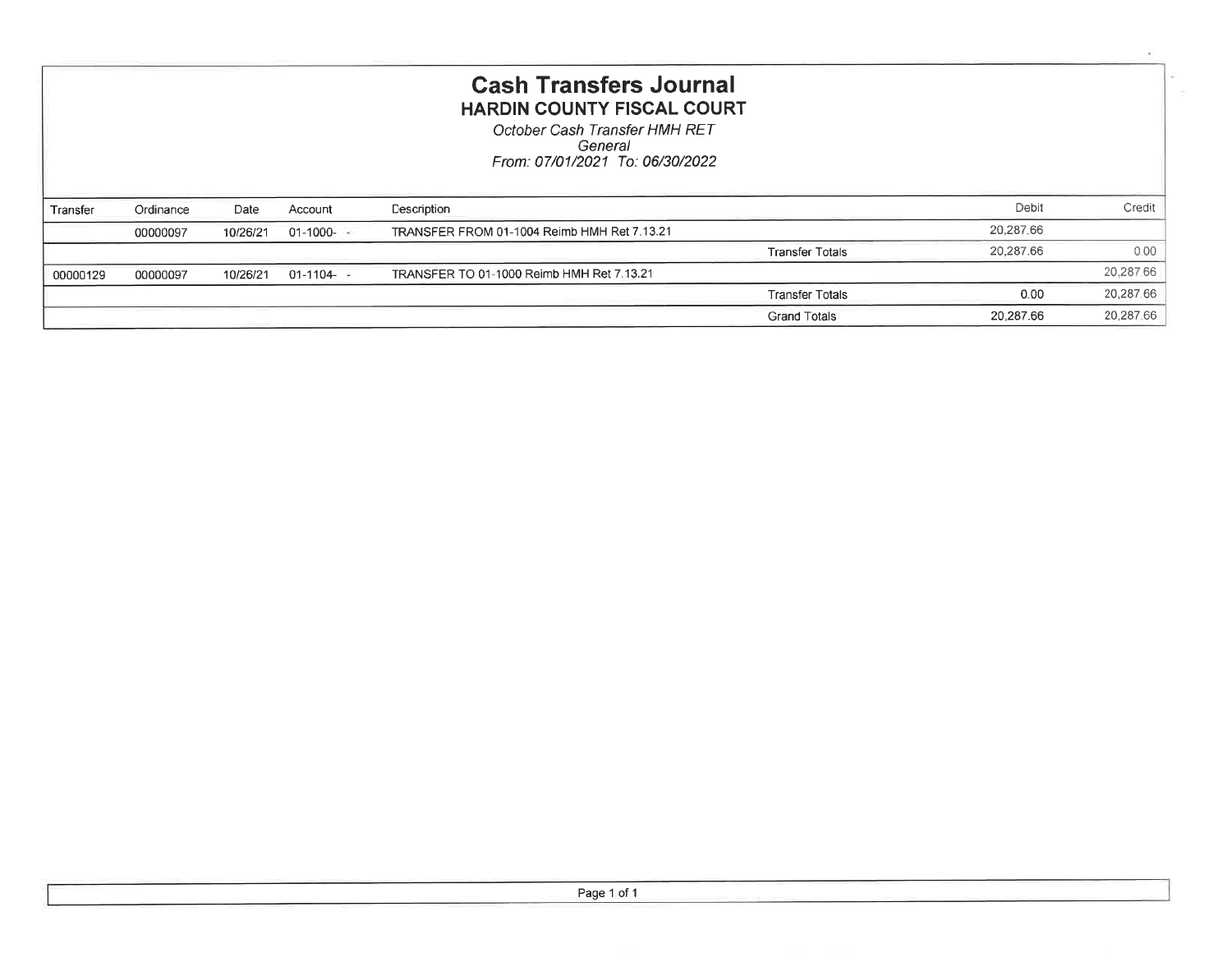# HARDIN COUNTY FISCAL COURT RESOLUTION NO. 2021.187

BE IT RESOLVED, upon recommendation of Judge/Executive Harry L. Berry, with the concurrence of the Emergency Services Committee to approve the revision of the Hardin County Emergency Medical Services fee schedule as follows:

|                                             | Current  | Proposed |                           |
|---------------------------------------------|----------|----------|---------------------------|
| <b>Services</b>                             | Rate     | Rate     | <b>Application</b>        |
|                                             |          |          |                           |
| <b>BLS Non-Emergency Response/Transport</b> | 700.00   | 735.00   | <b>Base Rate</b>          |
| <b>BLS Emergency Response/Transport</b>     | 850.00   | 893.00   | <b>Base Rate</b>          |
| ALS Non-Emergency Response/Transport        | 900.00   | 945.00   | <b>Base Rate</b>          |
| ALS Emergency Response/Transport (Level-1)  | 1,100.00 | 1,155.00 | <b>Base Rate</b>          |
| ALS Emergency Response/Transport (Level-2)  | 1,200.00 | 1,260.00 | <b>Base Rate</b>          |
| ALS Specialized Transport                   | 1,300.00 | 1,365.00 | <b>Base Rate</b>          |
| <b>EMS</b> Evaluation without Transport     | 150.00   | 150.00   | <b>All Inclusive Rate</b> |
| Stand-By Non-Profit                         | 75.00    | 75.00    | Per Hour—No Minimum       |
| <b>Stand-By Profit</b>                      | 150.00   | 200.00   | Per Hour-No Minimum       |
| Mileage                                     | 15.50    | 16.00    | Per Loaded Mile           |
| Oxygen                                      | 45.00    | 48.00    | Per Patient               |
| Transfer to Air Ambulance                   | 1,000.00 | 1,000.00 | All Inclusive Rate        |
| <b>AHA-CPR Training Registration Fee</b>    | 50.00    | 50.00    | Per Person                |
| <b>AHA-ACLS Training Registration Fee</b>   | 100.00   | 100.00   | Per Person                |
| <b>AHA-PALS Training Registration Fee</b>   | 100.00   | 100.00   | Per Person                |

. Oxygen fee shall be "bundled" with the base rate for Medicare patients.

• The "EMS Evaluation without Transport" fee will apply to any individual who receives an evaluation by EMS personnel, but refuses transport to the hospital

- . Hardin County EMS offers a "Financial Assistance Program" for uninsured or indigent individuals and entities who do not qualify for Medicaid. This program will be developed and maintained by the Director of Hardin County EMS.
- This schedule is effective on December 1, 2021.

BE IT FURTHER RESOLVED, to annually adjust these rates in accordance with changes in the Consumer Price Index, all urban consumers, all items, unadjusted (1967=100) as published by U.S. Department of Labor, Bureau of Labor Statistics, hereinafter referred to as "CPI".

- (a) As promptly practicable after January 1,2022, and each January thereafter the County shall compute the change, if any, in the cost of living for the preceding one-year period, based on the CPL
- (b) The CPI number for January 2021, and each January thereafter shall be the "base index number" and the corresponding CPI number for December 2021 and each December thereafter shall be the "current index number" for the first CPI adjustment period.
- The current index number shall be divided by the base index number. From the quotient thereof, there shall be subtracted the integer l, and any resulting positive or negative number shall be deemed to be the percentage of increase or decrease in the CPI. (c)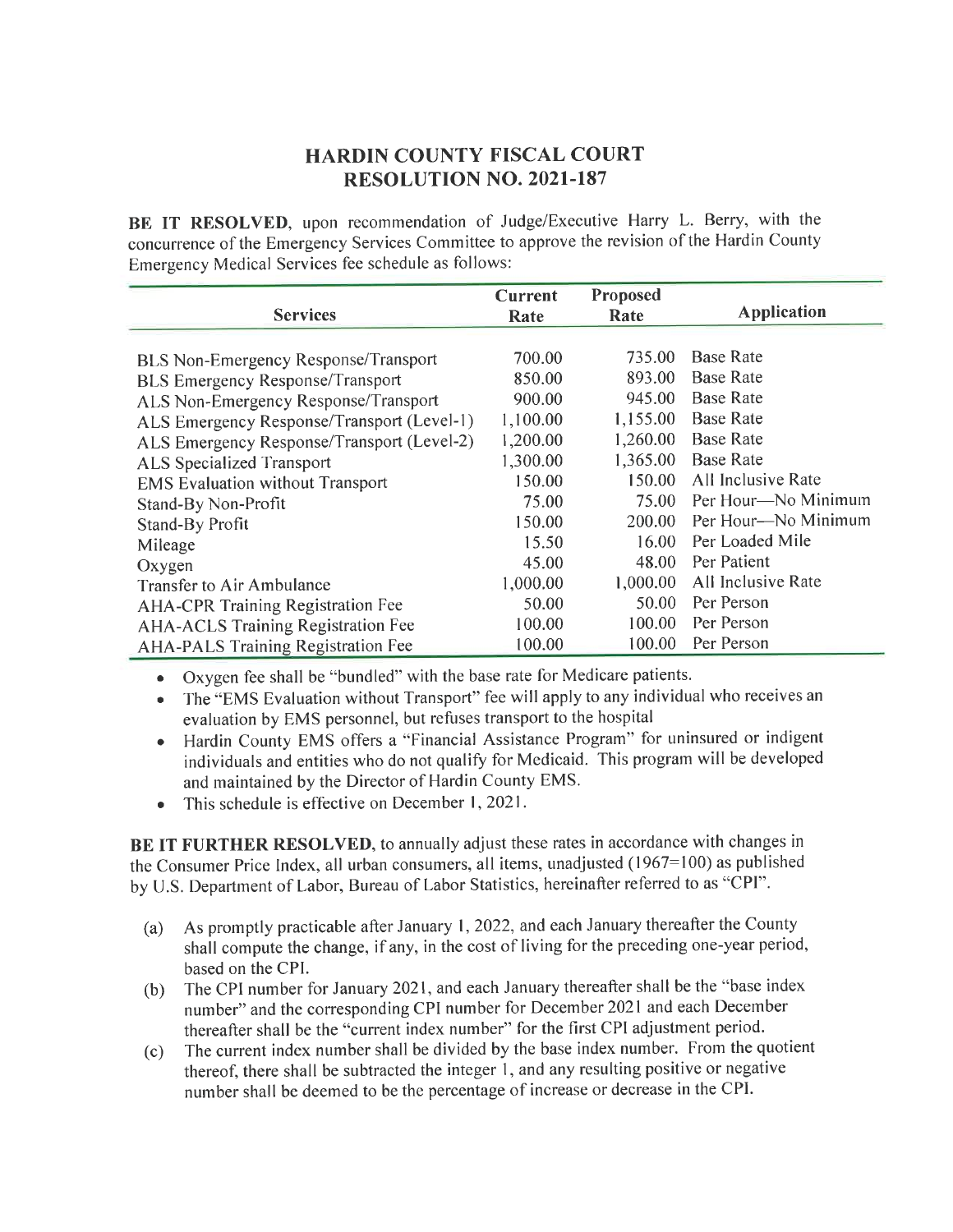- (d) The percentage of increase or decrease multiplied by the then-current fee rate shall be the change required in the newly determined fee.
- The County shall, within a reasonable time after obtaining the appropriate data necessary for computing such increase or decrease publish and/or announce the CPI change in the fee. (e)
- The CPI adjusted rate for services shall become effective and billed as of July through July of each year beginning with July 2022. (f)

ADOPTED, by Hardin County Fiscal Court in its regular meeting on 26 October 2021.

L. Berry

Hardin County Judge/Executive

ATTEST: our Debbie Donnelly Hardin County Clerk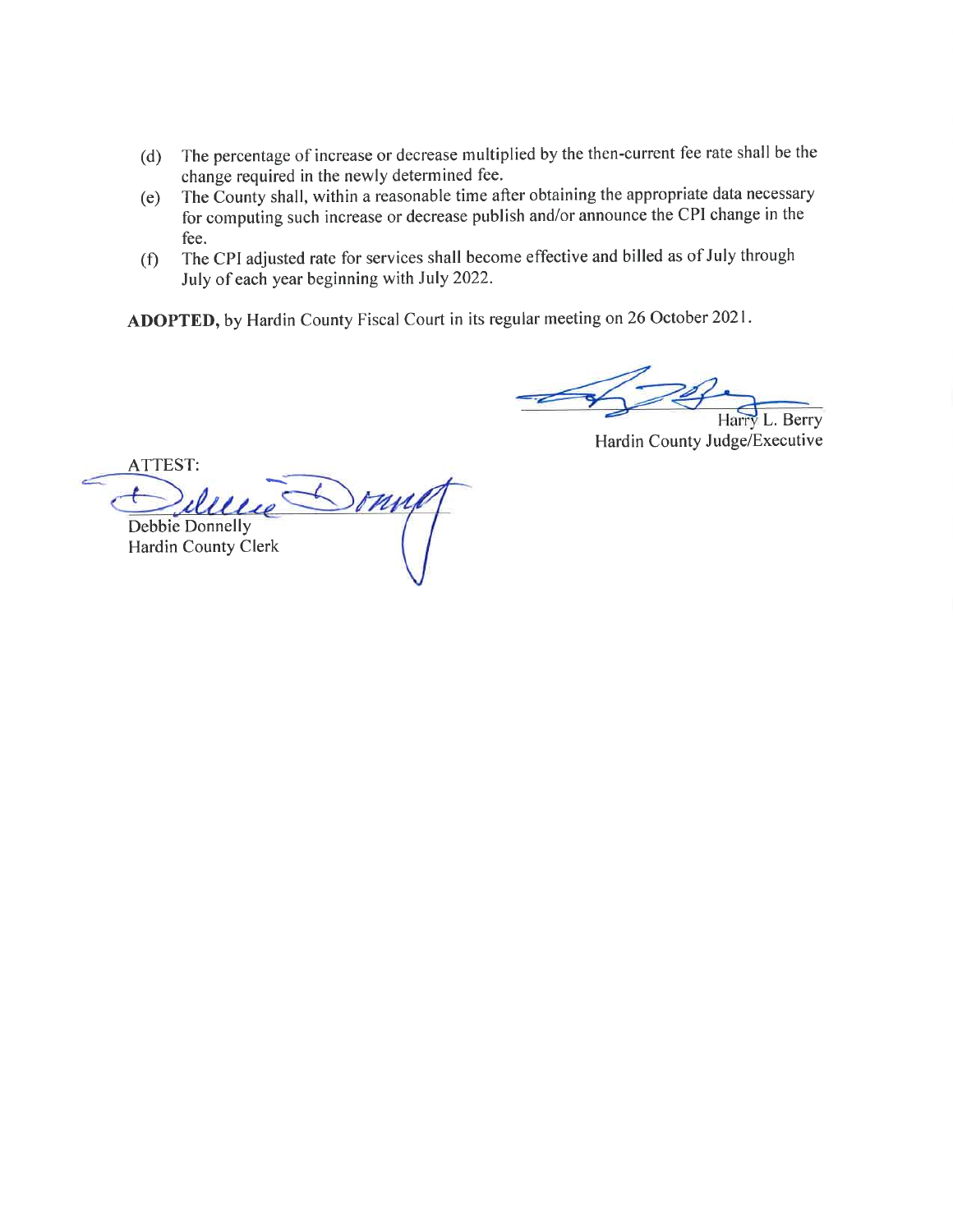## HARDIN COUNTY FISCAL COURT RESOLUTION NO. 2021.188

BE IT RESOLVED, upon recommendation of Judge/Executive Harry L. Berry, to approve the Memorandum of Agreement between Hardin County Fiscal Court and New Albany/Floyd County Animal Control and Shelter to provide animal sheltering services to New Albany/Floyd County.

BE IT FURTHER RESOLVED, to authorize Judge/Executive Harry L. Berry to execute the attached agreement.

ADOPTED, by Hardin County Fiscal Court in its regular meeting on 26Oct2021.

Berry

Hardin County Judge/Executive

ATTEST

 $\overline{\phantom{0}}$ Debbie Donnelly Hardin County Clerk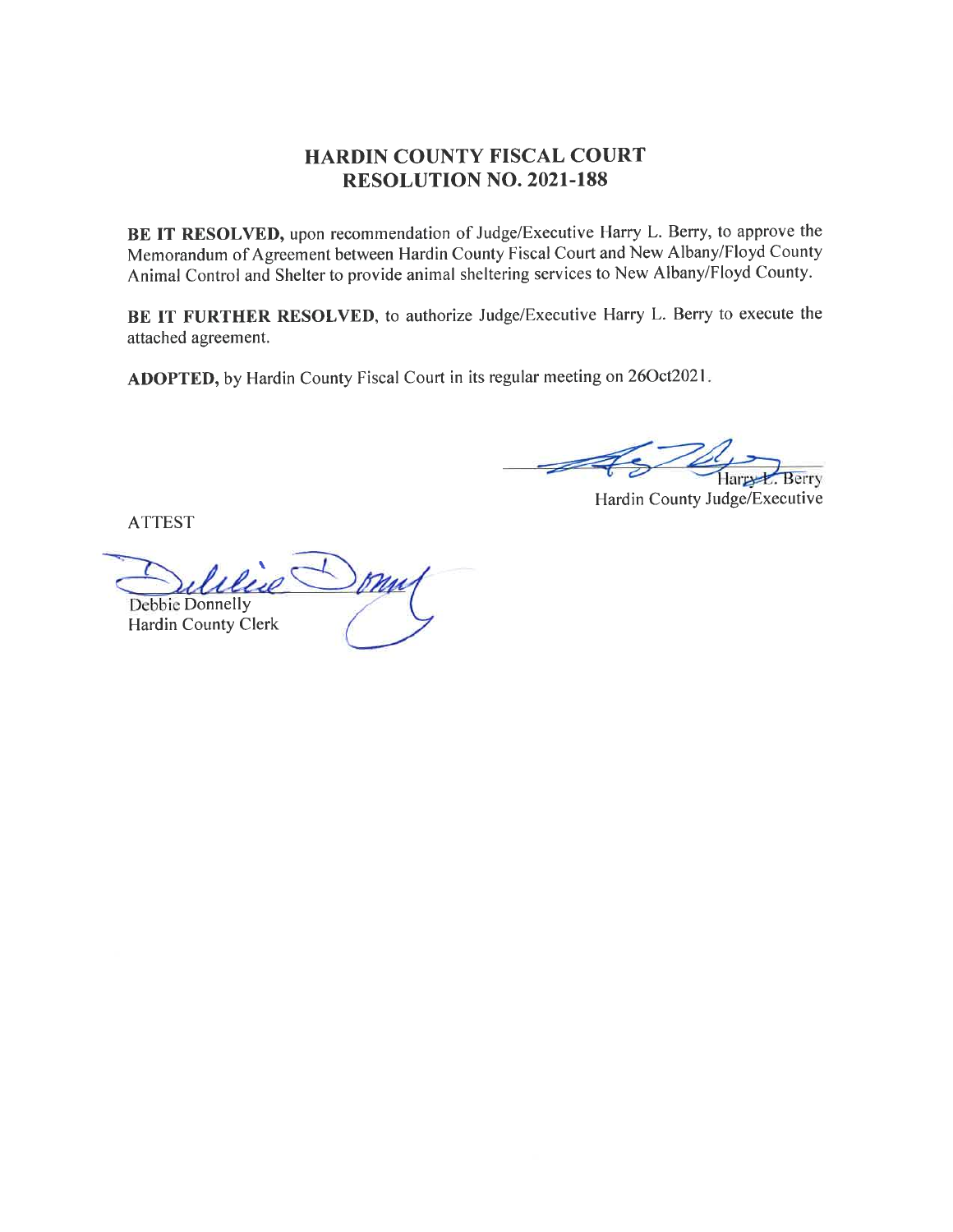#### MEMORANDUM OF AGREEMENT

#### New Albany/Floyd County Animal Control and Shelter

And

#### **Hardin County Government**

This Agreement is entered this 1<sup>st</sup> day of October, 2021, by and between Hardin County, Kentucky (County) which is charged with providing for animal control pursuant to KRS 67.083 and New Albany/Floyd County, Indiana (NAFC) in carrying out the government purpose of animal control and supports animal health and welfare in New Albany/Floyd County (NAFC). The purpose of this agreement is to provide veterinary services at Hardin County Animal Care and Control (HCACC) for those animals served through New Albany/Floyd County Animal Shelter.

Now, therefore, the County and NAFC, in order to achieve the mutual goals stated above, do hereby agree as follows:

- l. Hardin County will provide veterinarian services to animals served through NAFC. All service requests will flow from NAFC's director to the HCACC director.
- 2. Services will be provided at 220 Peterson Drive, Elizabethtown, Kentucky. Services rendered to NAFC are secondary to HCACC's normal operations unless an animal is considered in imminent danger by NAFC's director and HCACC's director.
- j. The County will provide spay and neuter services for up to fifteen (15) animals per week on designated days as determined by the HCACC director.
- 4. Hardin County will provide spay/neuter and basic vaccine services for NAFC at the following agreed upon rate:

| <b>HCACC Dog Surgery</b> | Charge |
|--------------------------|--------|
| Spay Dog                 |        |
| $50 - 100$ lbs.          | \$100  |
| Under 50 lbs.            | \$70   |
| Neuter Dog               |        |
| $50 - 100$ lbs.          | \$70   |